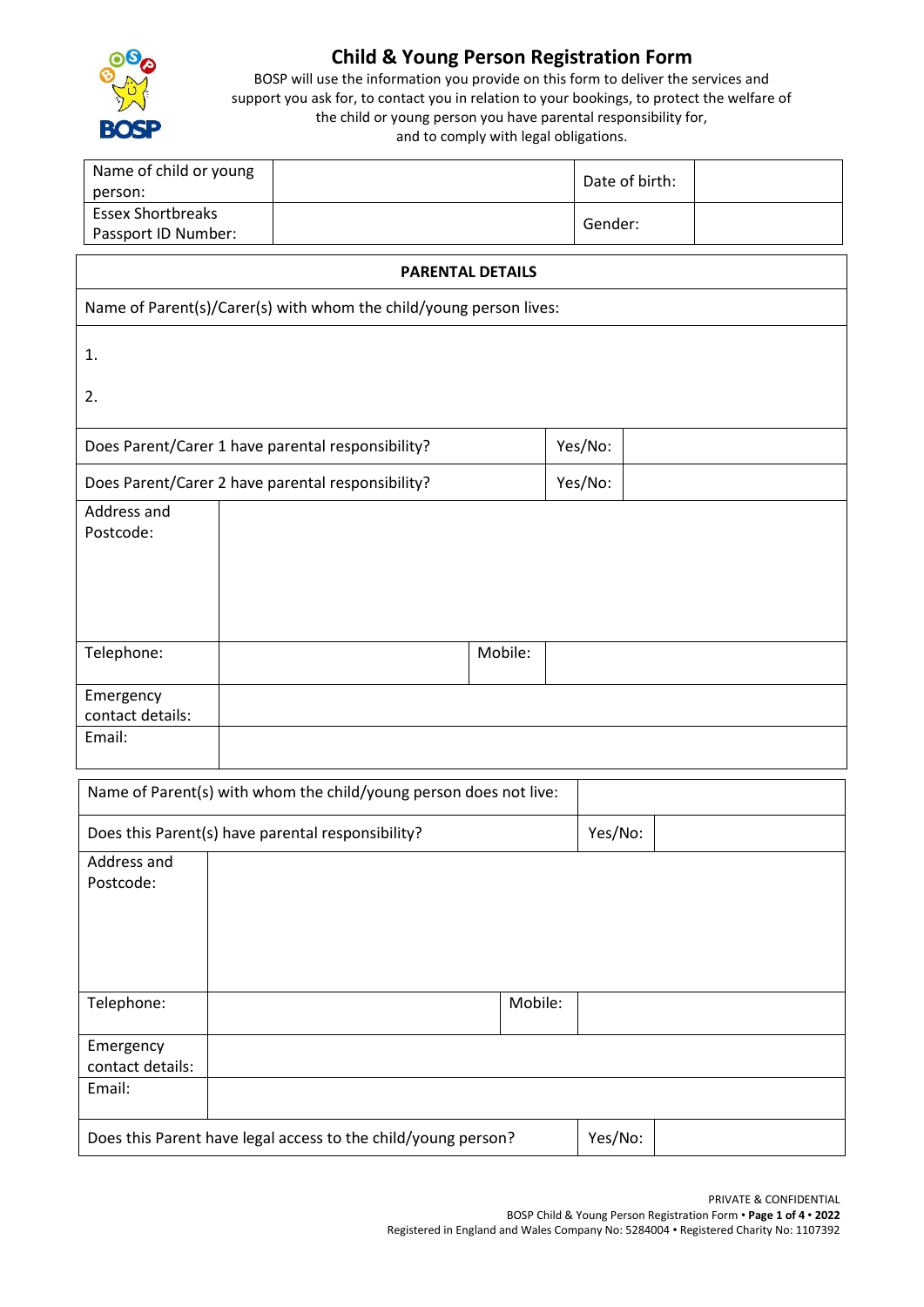| <b>EMERGENCY CONTACT NUMBERS</b><br>YOU ARE REQUIRED TO COMPLETE TWO CONTACTS TO COMPLY WITH SAFEGUARDING REGULATIONS |  |   |                                                                                                                                                                                                                                                                               |                           |                                        |                                                                                                     |   |
|-----------------------------------------------------------------------------------------------------------------------|--|---|-------------------------------------------------------------------------------------------------------------------------------------------------------------------------------------------------------------------------------------------------------------------------------|---------------------------|----------------------------------------|-----------------------------------------------------------------------------------------------------|---|
| Contact 1                                                                                                             |  |   |                                                                                                                                                                                                                                                                               | Relationship to           |                                        |                                                                                                     |   |
| Name:                                                                                                                 |  |   |                                                                                                                                                                                                                                                                               | child/young person:       |                                        |                                                                                                     |   |
| Work/daytime                                                                                                          |  |   |                                                                                                                                                                                                                                                                               | Mobile:                   |                                        |                                                                                                     |   |
| contact number:                                                                                                       |  |   |                                                                                                                                                                                                                                                                               |                           |                                        |                                                                                                     |   |
| <b>Contact 2</b>                                                                                                      |  |   |                                                                                                                                                                                                                                                                               | Relationship to           |                                        |                                                                                                     |   |
| Name:                                                                                                                 |  |   |                                                                                                                                                                                                                                                                               | child/young person:       |                                        |                                                                                                     |   |
| Work/daytime                                                                                                          |  |   |                                                                                                                                                                                                                                                                               | Mobile:                   |                                        |                                                                                                     |   |
| contact number:                                                                                                       |  |   |                                                                                                                                                                                                                                                                               |                           |                                        |                                                                                                     |   |
|                                                                                                                       |  |   |                                                                                                                                                                                                                                                                               |                           |                                        | PERSONS AUTHORISED TO COLLECT THE CHILD/YOUNG PERSON (MUST BE OVER 16 YEARS OF AGE)                 |   |
| below:                                                                                                                |  |   | In order for the child/young person to be collected by someone other<br>than the parent, a password must be used to verify permission and<br>photographic ID must be shown. Please choose a memorable word.<br>Do not share this word with anyone other than the people named |                           | Password:                              |                                                                                                     |   |
|                                                                                                                       |  |   |                                                                                                                                                                                                                                                                               | Relationship to           |                                        |                                                                                                     |   |
| Name:                                                                                                                 |  |   |                                                                                                                                                                                                                                                                               | child/young person:       |                                        |                                                                                                     |   |
| Telephone:                                                                                                            |  |   |                                                                                                                                                                                                                                                                               | Mobile:                   |                                        |                                                                                                     |   |
|                                                                                                                       |  |   |                                                                                                                                                                                                                                                                               |                           |                                        |                                                                                                     |   |
| Name:                                                                                                                 |  |   |                                                                                                                                                                                                                                                                               | Relationship to           |                                        |                                                                                                     |   |
|                                                                                                                       |  |   |                                                                                                                                                                                                                                                                               | child/young person:       |                                        |                                                                                                     |   |
| Telephone:                                                                                                            |  |   |                                                                                                                                                                                                                                                                               | Mobile:                   |                                        |                                                                                                     |   |
| <b>BOSP will contact Social Services.</b>                                                                             |  |   |                                                                                                                                                                                                                                                                               | <b>HEALTH INFORMATION</b> |                                        | at a BOSP Session. If an incident/emergency situation should occur and no one can be contacted,     |   |
|                                                                                                                       |  |   |                                                                                                                                                                                                                                                                               |                           |                                        |                                                                                                     |   |
|                                                                                                                       |  |   | responsibility for, we need as much information about their health as possible.                                                                                                                                                                                               |                           |                                        | In order for BOSP to care effectively for the health of the child or young person you have parental |   |
| Autism                                                                                                                |  |   | Epilepsy                                                                                                                                                                                                                                                                      |                           |                                        | Physical<br>Disability                                                                              | H |
| ADD/ADHD                                                                                                              |  | П | Down syndrome                                                                                                                                                                                                                                                                 |                           | Visual<br>П<br>Impairment              |                                                                                                     | П |
| Speech & Language<br><b>Difficulties</b>                                                                              |  | П | Asperger syndrome                                                                                                                                                                                                                                                             |                           | П                                      | Rare condition                                                                                      | Г |
| Dyslexia                                                                                                              |  | П | Developmental delay                                                                                                                                                                                                                                                           |                           | П                                      | Behavioural<br>difficulties                                                                         | П |
| Dyspraxia                                                                                                             |  | П | <b>Hearing impairment</b>                                                                                                                                                                                                                                                     |                           | П                                      | Cerebral palsy                                                                                      | П |
| Awaiting/No Diagnosis                                                                                                 |  | П | Learning difficulties (MLD)                                                                                                                                                                                                                                                   |                           | Learning<br>П<br>difficulties<br>(SLD) |                                                                                                     | Е |
| Other<br>(Please give details)                                                                                        |  |   |                                                                                                                                                                                                                                                                               |                           |                                        |                                                                                                     |   |
| GP's name:                                                                                                            |  |   |                                                                                                                                                                                                                                                                               |                           | Telephone:                             |                                                                                                     |   |
| <b>Address and Postcode:</b>                                                                                          |  |   |                                                                                                                                                                                                                                                                               |                           |                                        |                                                                                                     |   |
| Paediatrician:                                                                                                        |  |   |                                                                                                                                                                                                                                                                               |                           | Telephone:                             |                                                                                                     |   |
| Based at:                                                                                                             |  |   |                                                                                                                                                                                                                                                                               |                           |                                        |                                                                                                     |   |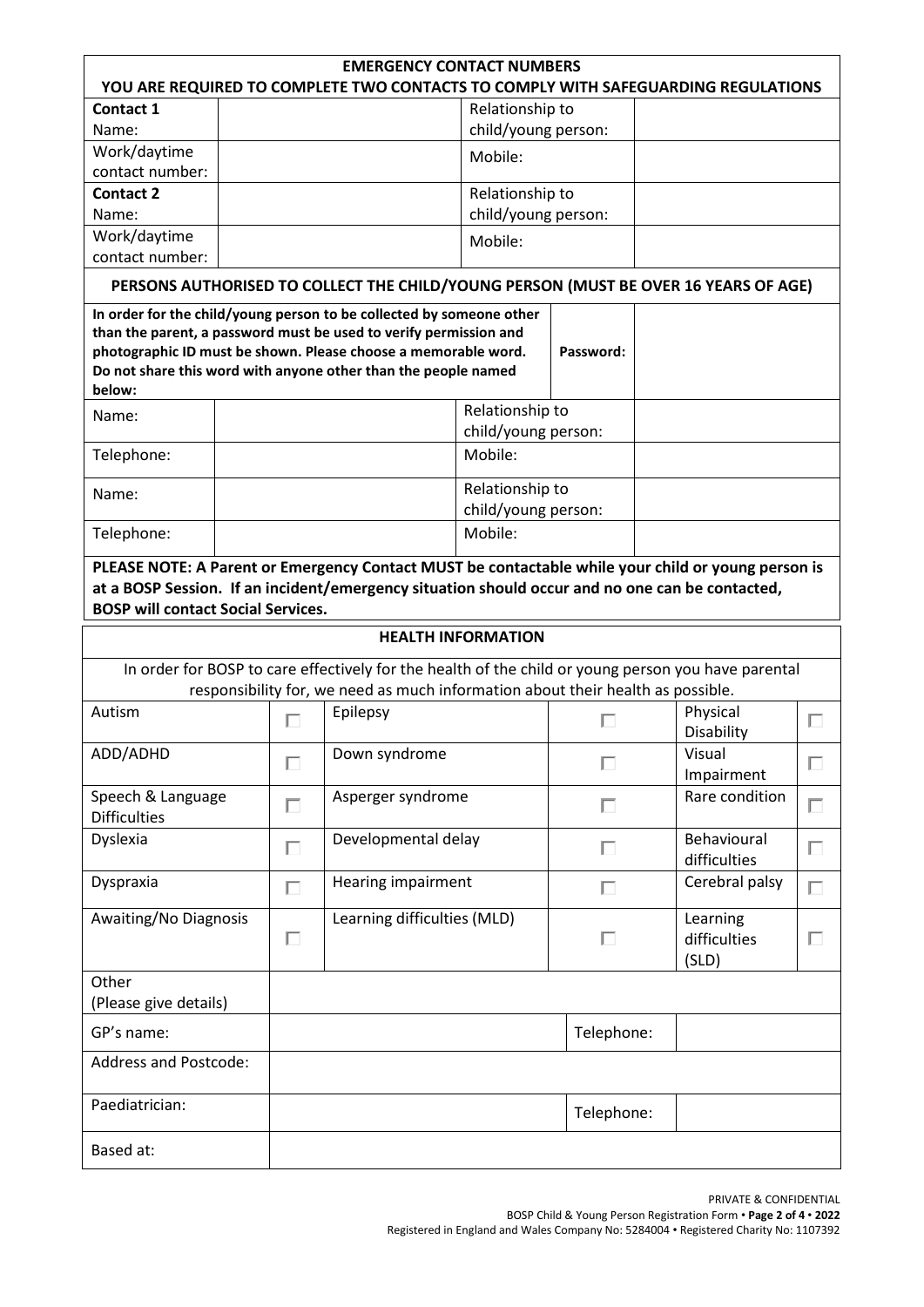Does your child have a DNACPR in place? (Do Not Attempt Cardiopulmonary Resuscitation)

## **Please remember to keep BOSP informed of any changes to any medication being taken**

| Medication:         |                                                                                                                                                                                                                                                                                                                                                                                                                                                                        |
|---------------------|------------------------------------------------------------------------------------------------------------------------------------------------------------------------------------------------------------------------------------------------------------------------------------------------------------------------------------------------------------------------------------------------------------------------------------------------------------------------|
| Allergies:          |                                                                                                                                                                                                                                                                                                                                                                                                                                                                        |
| Nature of reaction: |                                                                                                                                                                                                                                                                                                                                                                                                                                                                        |
|                     | What to do in the case of allergic reaction, any medication used and how it is to be used (e.g. Epipen):<br>BOSP workers are unable to administer Adrenaline (e.g. Epipen) unless 1:1 training has been provided by Provide<br>Specialist Healthcare Tasks Team and a Care Plan is in place. If your child or young person has a reaction and the above<br>is not in place, an ambulance will be called and the following information will be given to the paramedics: |
|                     |                                                                                                                                                                                                                                                                                                                                                                                                                                                                        |

| PROFESSIONALS INVOLVED WITH THE CHILD                                                                                                                                                                                                                                                                                            |                    |                                                             |  |         |  |  |  |
|----------------------------------------------------------------------------------------------------------------------------------------------------------------------------------------------------------------------------------------------------------------------------------------------------------------------------------|--------------------|-------------------------------------------------------------|--|---------|--|--|--|
|                                                                                                                                                                                                                                                                                                                                  |                    | Does your family have a social care worker?                 |  | Yes/No: |  |  |  |
|                                                                                                                                                                                                                                                                                                                                  |                    | Do you give BOSP permission to speak to your social worker? |  | Yes/No: |  |  |  |
| Name:                                                                                                                                                                                                                                                                                                                            |                    |                                                             |  |         |  |  |  |
| Based at:                                                                                                                                                                                                                                                                                                                        |                    |                                                             |  |         |  |  |  |
| Telephone:                                                                                                                                                                                                                                                                                                                       | Email address:     |                                                             |  |         |  |  |  |
| <b>CONSENT TO CONTACT SCHOOL OR COLLEGE:</b>   BOSP would like to contact your school/college to obtain<br>information which may help us to support the child or young person, you have parental responsibility for, at<br>our sessions. Please tick here to confirm you give permission to BOSP to contact your school/college. |                    |                                                             |  |         |  |  |  |
| Name of school or college:                                                                                                                                                                                                                                                                                                       |                    |                                                             |  |         |  |  |  |
| Contact name:                                                                                                                                                                                                                                                                                                                    | Contact<br>Number: |                                                             |  |         |  |  |  |
| Any other information:                                                                                                                                                                                                                                                                                                           |                    |                                                             |  |         |  |  |  |
| ANY OTHER PROFESSIONALS INVOLVED WITH THE CHILD                                                                                                                                                                                                                                                                                  |                    |                                                             |  |         |  |  |  |

| ANT UTHER PROFESSIONALS INVOLVED WITH THE CHILD |  |            |  |  |  |
|-------------------------------------------------|--|------------|--|--|--|
| Name 1:                                         |  | Role:      |  |  |  |
| Agency:                                         |  | Telephone: |  |  |  |
| Name 2:                                         |  | Role:      |  |  |  |
| Agency:                                         |  | Telephone: |  |  |  |